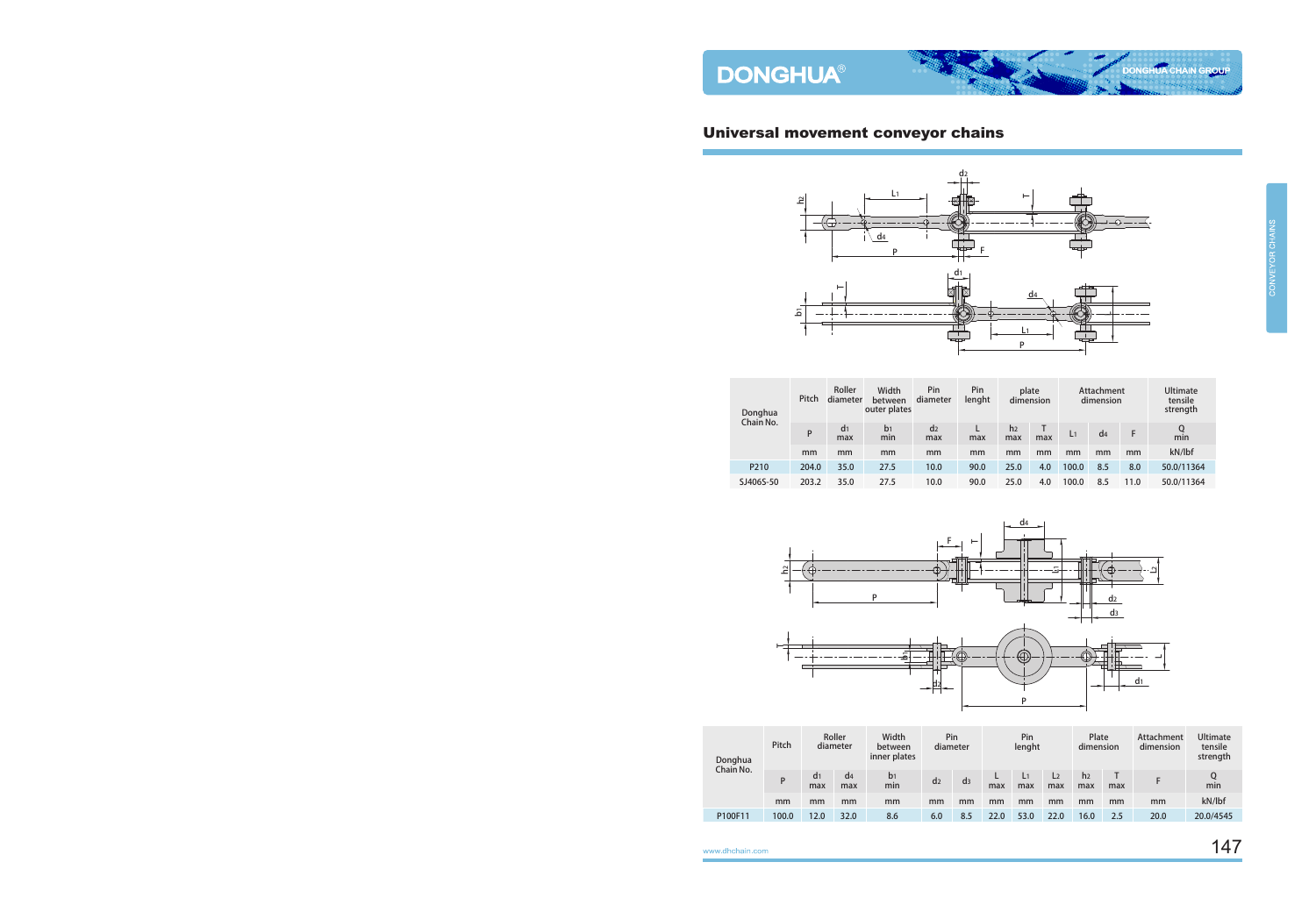## Universal movement conveyor chains



| Donghua     | Pitch | Roller<br>diameter    | Width<br>between<br>outer plates | Pin<br>diameter       | Pin<br>lenght | plate<br>dimension    |     |                | Attachment<br>dimension | <b>Ultimate</b><br>tensile<br>strength |                    |
|-------------|-------|-----------------------|----------------------------------|-----------------------|---------------|-----------------------|-----|----------------|-------------------------|----------------------------------------|--------------------|
| Chain No.   | P     | d <sub>1</sub><br>max | b <sub>1</sub><br>min            | d <sub>2</sub><br>max | max           | h <sub>2</sub><br>max | max | L <sub>1</sub> | d4                      | F                                      | $Q$ <sub>min</sub> |
|             | mm    | mm                    | mm                               | mm                    | mm            | mm                    | mm  | mm             | mm                      | mm                                     | kN/lbf             |
| SJ400-40    | 200.0 | 30.0                  | 20.0                             | 9.0                   | 65.0          | 20.0                  | 3.0 | 88.0           | 6.44                    | 20.0                                   | 15.0/3374          |
| SJ400-60    | 200.0 | 35.0                  | 21.0                             | 10.0                  | 64.5          | 20.0                  | 4.0 | 88.0           | 6.50                    | 20.0                                   | 60.0/13497         |
| SJ400-100   | 200.0 | 40.0                  | 26.0                             | 14.0                  | 75.0          | 30.0                  | 4.0 | 88.0           | 10.00                   | 25.0                                   | 100.0/22495        |
| SJ405S-60   | 203.2 | 47.0                  | 30.0                             | 14.0                  | 95.0          | 30.0                  | 4.0 | 76.2           | 8.40                    | 16.5                                   | 50.0/11247         |
| SJ400F3-120 | 200.0 | 45.0                  | 31.0                             | 14.0                  | 102.0         | 30.0                  | 6.0 | 85.0           | 10.5                    | 20.0                                   | 100.0/22495        |



| Donghua<br>Chain No. | Pitch | Roller<br>diameter    |                       | Width<br>between<br>inner plates | Pin<br>diameter |                | Pin<br>lenght |           | plate<br>dimension    |     | Attachment<br>dimension |     | <b>Ultimate</b><br>tensile<br>strength |
|----------------------|-------|-----------------------|-----------------------|----------------------------------|-----------------|----------------|---------------|-----------|-----------------------|-----|-------------------------|-----|----------------------------------------|
|                      | P     | d <sub>1</sub><br>max | d <sub>4</sub><br>max | b1<br>min                        | d <sub>2</sub>  | d <sub>3</sub> | max           | Lc<br>max | h <sub>2</sub><br>max | max |                         |     | min                                    |
|                      | mm    | mm                    | mm                    | mm                               | mm              | mm             | mm            | mm        | mm                    | mm  | mm                      | mm  | kN/lbf                                 |
| <b>P69F2</b>         | 69.0  | 20.0                  | 15.9                  | 8.6                              | 6.0             | 5.72           | 22.0          | 24.0      | 19.0                  | 2.5 | 19.0                    | 3.0 | 20.0/4545                              |